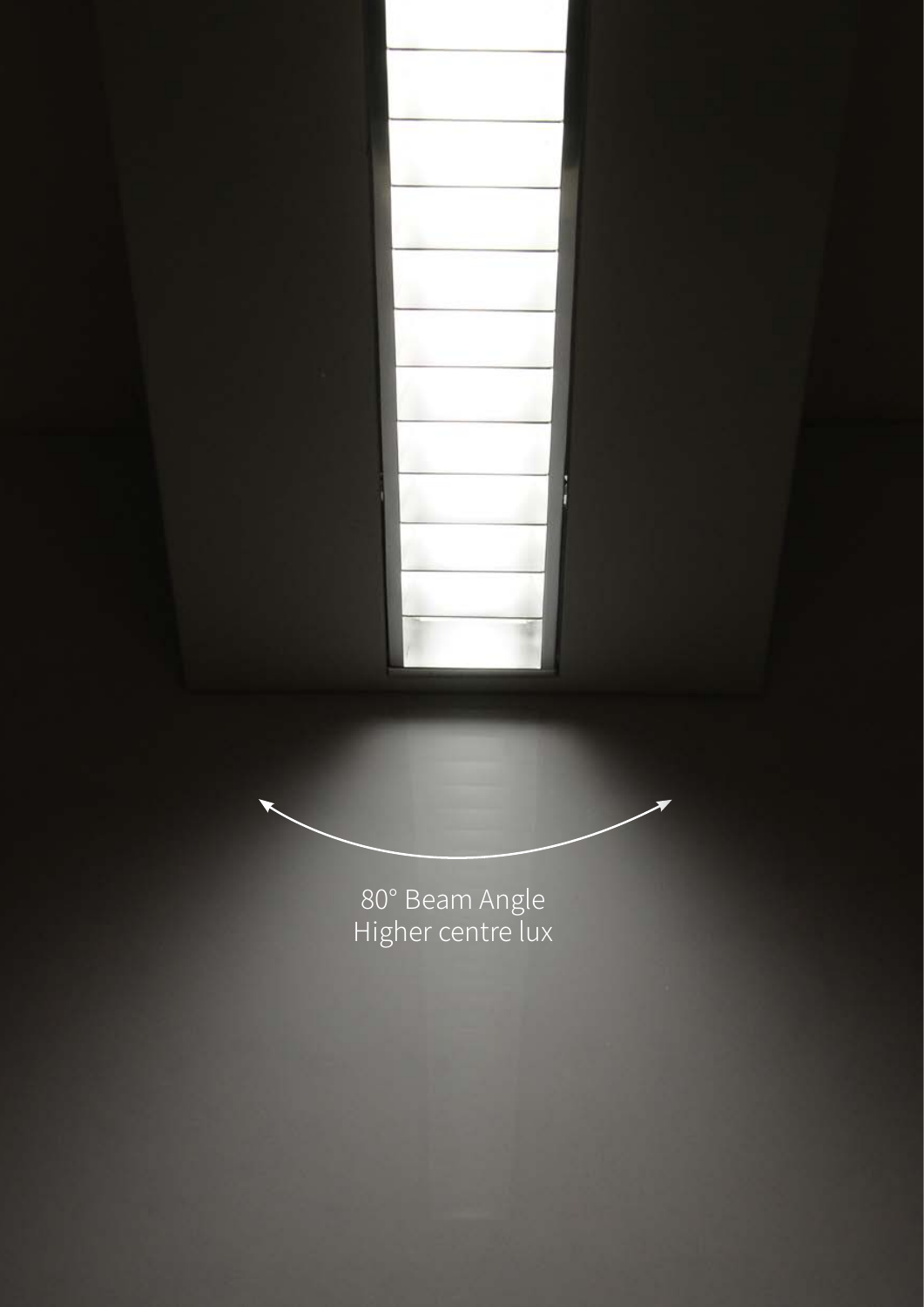## [TROFFER] LED Batten

### **[Troffer]**

is an excellent replacement of traditional CFL T8 fitting. Perfect size and structure, tailormade with different installation options. 100% fits all retail shops and commercial office application!

- $\blacklozenge$  High Brightness with  $100 \text{lm/W}$  for complete luminaire
- $\blacklozenge$  Exact 30 x 120cm Troffer replacement with 80 $^{\circ}$ narrow lighting beam angle
- $\blacklozenge$  Changeable LED modules with DC flex and plug
- ◆ SELV LED module and isolated LED driver
- $\blacklozenge$  5 year warranty / 50,000 hours lifetime (Driver option: LUMAN / TRIDONIC / **PHILIPS** /  $\frac{V}{N}$  , and many more...)
- $\blacklozenge$  (LED option: LUMAN / LPISTAR )  $\sqrt{a}$  **LG** , and many more...)
- ◆ 50,000 hours lifetime,5 years warranty
- ◆ Certified Pre-wired with flex and Plug for quick installation







Track Light

Spot lamps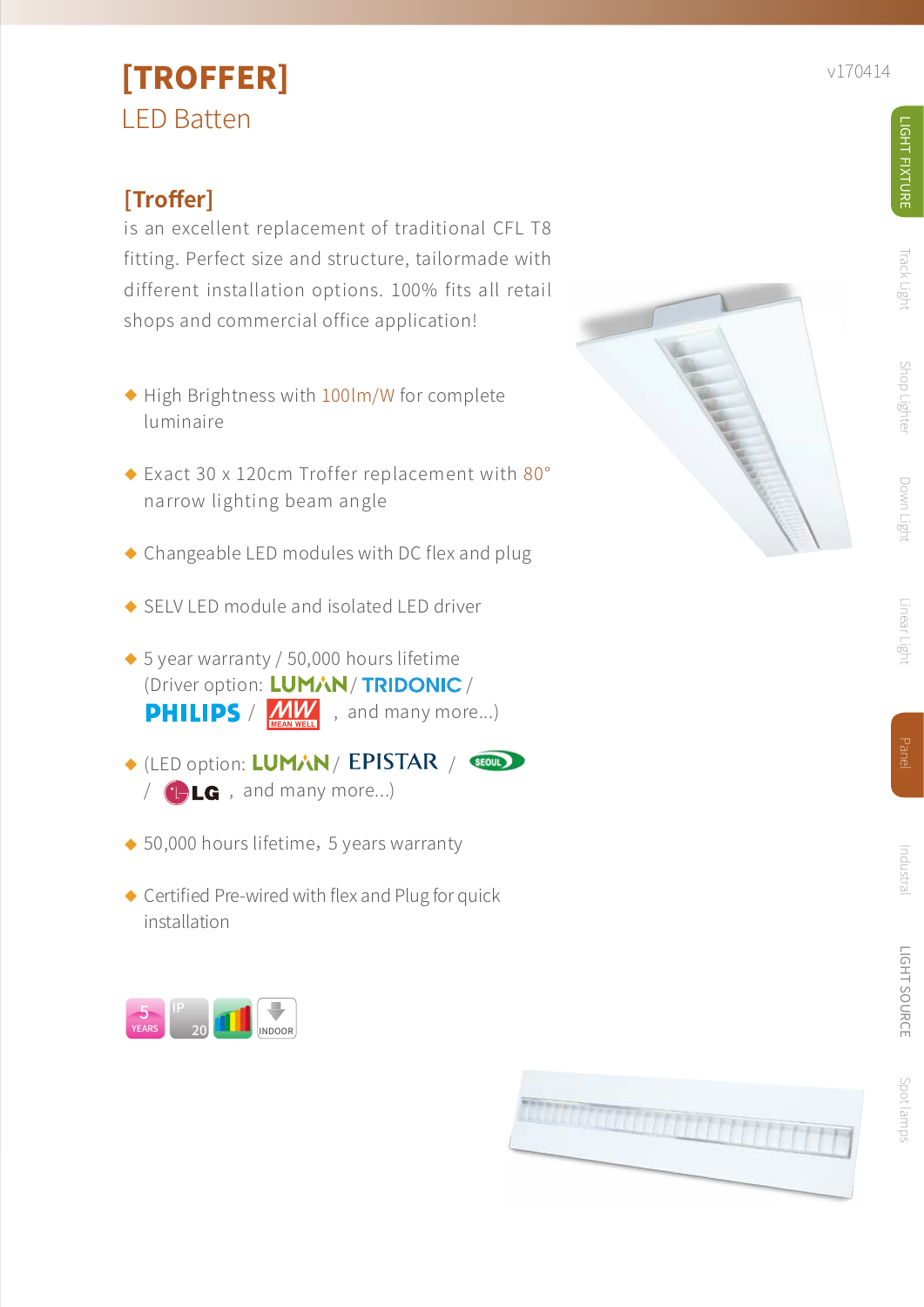# [TROFFER] LED Batten



### Perfect Replacement for Traditional T8 Batten

- ◆ Same appearance
- ◆ Single unit retrofit with external driver
- ◆ Energy saving up to 70%

### **Dimensional Drawing**

|   | 1195 |
|---|------|
| W | 295  |
|   | -51  |

\*Unit = mm \*Cut Hole size can be +/- 5mm



#### Environmental Properties

| Operating Temperature | $-10^{\circ}$ C ~ +40 $^{\circ}$ C |
|-----------------------|------------------------------------|
| Storage Temperature   | $-40^{\circ}$ C ~ +60°C.           |
| Life time             | 50,000 hours                       |

#### Mechanical Properties

| Body   | Aluminum      |
|--------|---------------|
| Base   | AC Connection |
| Weight |               |